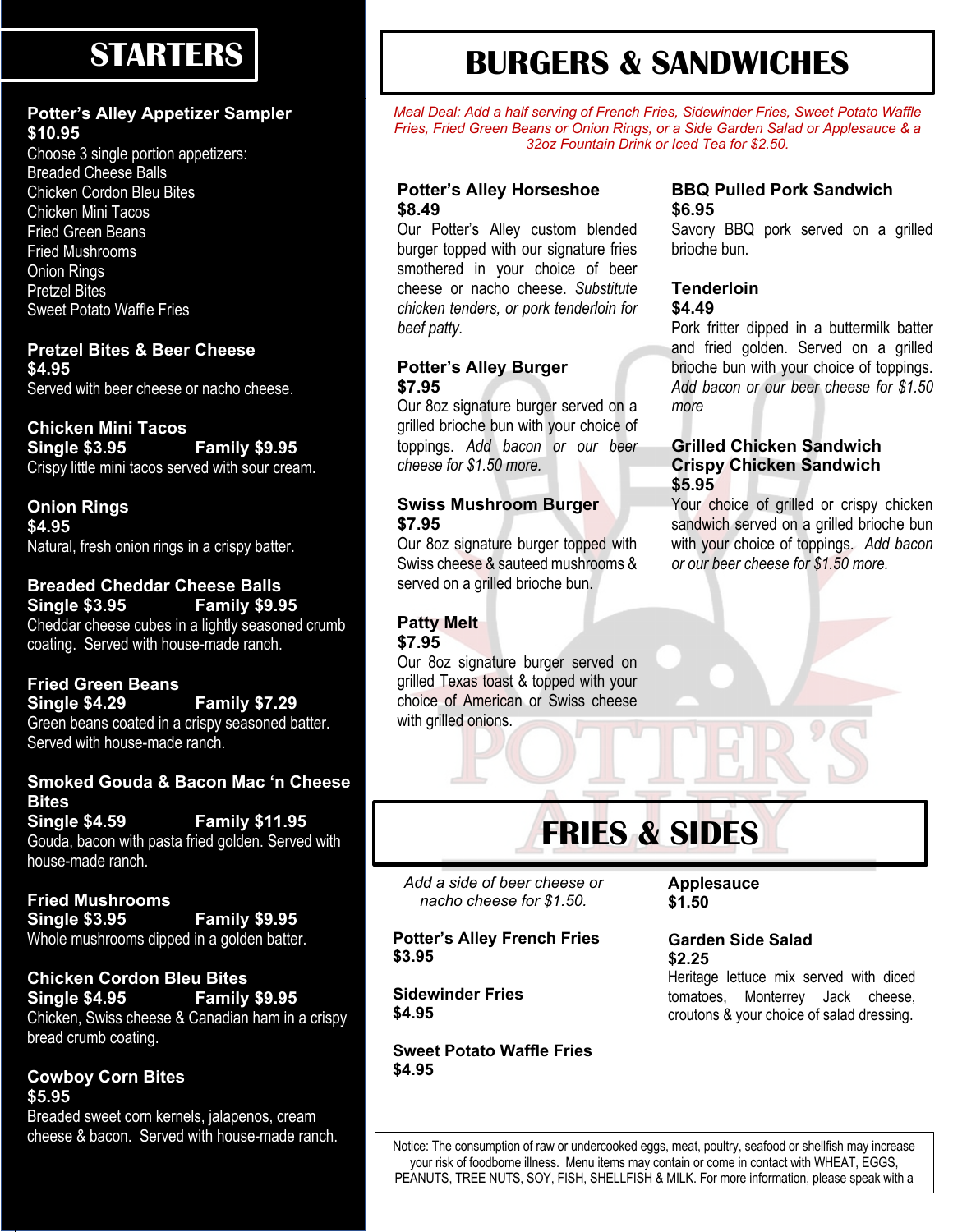**SALADS** 

*Dressings: House Ranch, Buffalo Ranch, Balsamic Vinaigrette, Caesar, Bleu Cheese, Honey Mustard, French, Thousand Island, Creamy Salsa Ranch*

### **Cobb Salad \$5.95**

Heritage lettuce mix served with avocado, diced, tomatoes, hard-boiled egg, bacon, Monterey Jack cheese, croutons & your choice of grilled crispy chicken.

### **Taco Salad \$5.95**

Heritage lettuce mix served with taco meat, diced tomatoes, Monterey Jack cheese, black olives, avocado & tri-color tortilla strips.

### **Chicken Caesar Salad \$5.95**

Heritage lettuce mix served with grilled or crispy chicken, parmesan cheese & croutons. Served with Caesar dressing.

### **Garden Salad**

### **Side \$2.95 Large \$4.95**

Heritage lettuce mix served with diced tomatoes, Monterey Jack cheese & croutons.



*Meal Deal: Add a side of French Fries, Sidewinder Fries, Fried Green Beans, Sweet Potato Fries, Onion Rings, Side Garden Salad or Applesauce & 32oz Fountain Drink or Iced Tea for \$2.50*

### **BLT Wrap \$4.95**

Smoked bacon crumbles, heritage lettuce mix, tomatoes & dilly mayo wrapped in your choice of spinach or tomato basil tortilla.

### **Chicken Bacon Ranch Wrap \$4.95**

Grilled or crispy chicken with heritage lettuce mix, tomatoes, bacon crumbles & our house made ranch wrapped in your choice of spinach or tomato basil tortilla. Substitute our buffalo ranch for a little kick!

### **Chicken Caesar Wrap \$4.95**

Grilled or crispy chicken with heritage lettuce mix, crumbled croutons & parmesan cheese wrapped in your choice of a spinach or tomato basil tortilla with Caesar dressing.

# **MAIN DISHES**

*Meal Deal: Add a half serving of French Fries, Sidewinder Fries, Sweet Potato Waffle Fries, Fried Green Beans or Onion Rings, or a Side Garden Salad or Applesauce & a 32oz Fountain Drink or Iced Tea for \$2.50.*

### **Potter's Alley Coney Dogs One Dog \$2.59 Two Dogs \$4.59**

All beef franks grilled & served with our house-made coney sauce & onions.

### **Hot Dogs One Dog \$1.95 Two Dogs \$3.59**

All beef franks grilled & served with your choice of ketchup, mustard, relish & onion.

### **Chicken Street Tacos \$5.95**

4 of our signature street tacos with grilled chicken, Pico de Gallo, beer cheese & sour cream.

### **Chicken Tenders Single \$5.95 Family \$19.95**

*(Meal deal not available with family portion)* Crispy full chicken tenderloins served with your choice of dipping sauce.

### **Quesadillas Cheese \$3.95 Chicken \$4.95**

Monterrey Jack cheese grilled between flour tortillas. Served with a side of salsa and sour cream.

### **Mini Corn Dogs Single \$4.95 Family \$12.95**

*(Meal deal not available with family portion)* Honey battered mini corn dogs.



# **SWEETS**

### **Funnel Cake Fries \$4.95**

Funnel cake pieces dusted in powdered sugar and served with Ghirardelli's Seas Salt Caramel and Chocolate dipping sauces. Extra sauce \$0.50 each.

### **Fresh Baked Cookies \$3.59** Assorted varieties.

Notice: The consumption of raw or undercooked eggs, meat, poultry, seafood or shellfish may increase your risk of foodborne illness. Menu items may contain or come in contact with WHEAT, EGGS, PEANUTS, TREE NUTS, SOY, FISH, SHELLFISH & MILK. For more information, please speak with a manager.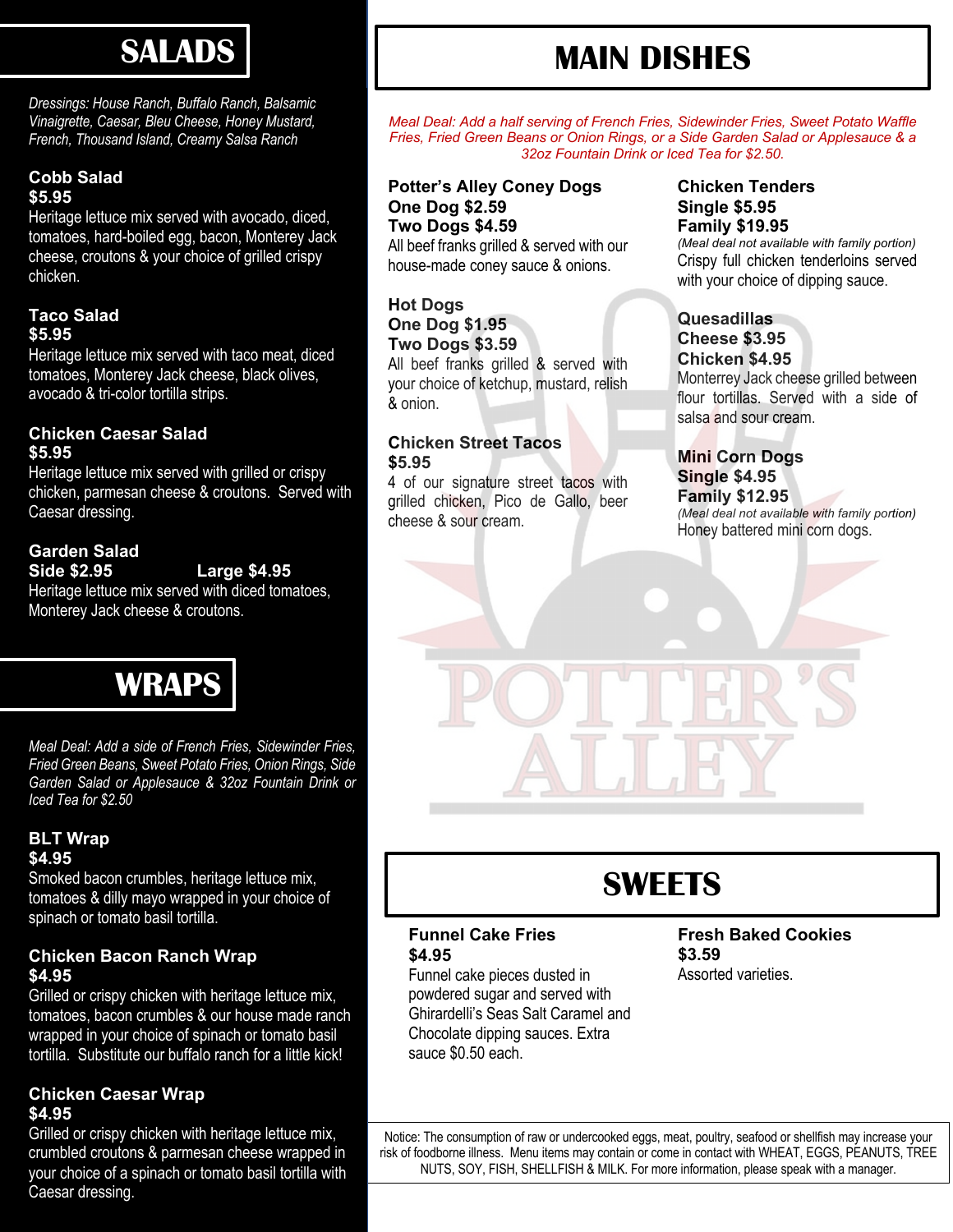## **CLASSIC PIZZA**

### *Available Classic Toppings: Bacon, Hamburger, Sausage, Pepperoni, Green Pepper, Onion, Mushroom, Green Olives, Black Olives*

|                                                 | 7"      | 14"         | 14"                           |
|-------------------------------------------------|---------|-------------|-------------------------------|
|                                                 | Regular | <b>Thin</b> | <b>Regular or Cauliflower</b> |
| <b>Cheese</b>                                   | \$3.59  | \$12.59     | \$13.59                       |
| <b>Double Cheese</b>                            | \$4.29  | \$13.59     | \$14.59                       |
| <b>One Topping Meat</b>                         | \$4.29  | \$13.59     | \$14.59                       |
| <b>Loaded Veggie</b>                            | \$4.29  | \$13.59     | \$14.59                       |
| (Green Pepper, Onions, Mushrooms, Black & Green |         |             |                               |
| Olives)                                         |         |             |                               |
| <b>Supreme</b>                                  | \$4.59  | \$14.59     | \$15.59                       |
| (Sausage, Pepperoni, Mushrooms, Green Pepper,   |         |             |                               |
| Onion)                                          |         |             |                               |
| 4-Meat                                          | \$4.59  | \$14.59     | \$15.59                       |
| (Pepperoni, Beef, Bacon & Sausage)              |         |             |                               |
| <b>Additional Meat Topping (each)</b>           | \$1.00  | \$2.75      | \$2.75                        |
| <b>Additional Veggie Topping (each)</b>         | \$0.50  | \$1.25      | \$1.25                        |
|                                                 |         |             |                               |

## **SPECIALTY PIZZA**

|                                                    | 7''     | 14''    | 14"                           |
|----------------------------------------------------|---------|---------|-------------------------------|
|                                                    | Regular | Thin    | <b>Regular or Cauliflower</b> |
| <b>Garlic Cheese Sticks</b>                        | \$3.59  | \$12.59 | \$13.59                       |
| (Served with Marinara Dipping Sauce)               |         |         |                               |
| <b>BBQ Chicken</b>                                 | \$4.59  | \$14.59 | \$15.59                       |
| (BBQ sauce, grilled chicken, mozzarella cheese,    |         |         |                               |
| onions)                                            |         |         |                               |
| <b>Buffalo Bacon Chicken Ranch</b>                 | \$4.59  | \$14.59 | \$15.59                       |
| (Alfredo sauce, grilled chicken, bacon, mozzarella |         |         |                               |
| cheese with buffalo ranch swirled on top)          |         |         |                               |
| <b>Chicken Spinach Alfredo</b>                     | \$4.59  | \$13.59 | \$14.59                       |
| (Alfredo sauce, grilled chicken, fresh spinach,    |         |         |                               |
| mozzarella cheese)                                 |         |         |                               |

Notice: The consumption of raw or undercooked eggs, meat, poultry, seafood or shellfish may increase your risk of foodborne illness. Menu items may contain or come in contact with WHEAT, EGGS, PEANUTS, TREE NUTS, SOY, FISH, SHELLFISH & MILK. For more information, please speak with a manager.